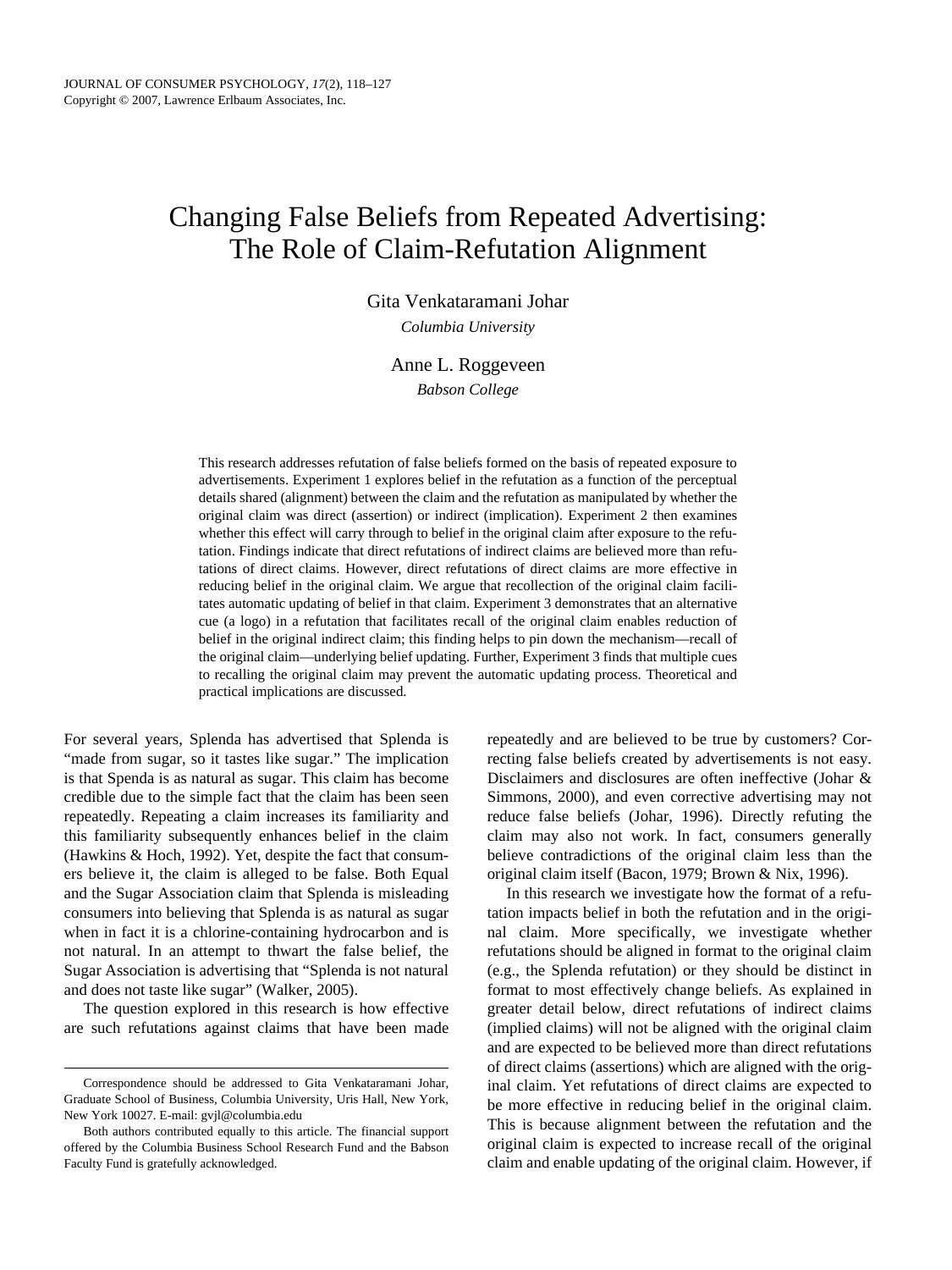the alignment between the refutation and the original claim is too strong, the refutation may not be effective in reducing belief in the original. This is because high perceptual similarity between the original claim and the refutation may prevent processing of the actual meaning of the refutation.

This investigation can provide both theoretical and practical insights. From a theoretical viewpoint, this research can help pin down the role of alignment and claim recall in causing consumers to update beliefs. From a practical standpoint, the findings can help inform policy on how to best counter false advertising claims. The next section presents our theoretical framework. Experiment 1 then explores the impact of claim-refutation alignability (in terms of whether the original claim was directly or indirectly stated) on belief in the refutation. Experiment 2 examines whether this effect will carry through to belief in the original claim. Experiment 3 pins down the underlying mechanism and also explores the impact of multiple alignability cues on belief in both the refutation and the original claim.

## CONCEPTUAL BACKGROUND

It is well known that repeated exposure to ambiguous statements (statements that could be judged as either true or false) enhances the rated truth of these statements compared to a single exposure (e.g., Arkes, Boehm, & Xu, 1991; Bacon, 1979; Hasher, Goldstein, & Toppino, 1977). Less understood is how prior exposure to a claim impacts belief in a refutation of the claim. Refutations or contradictory statements are claims that directly state the opposite of a previously understood conclusion. The refutation may be perceptually similar to the original claim when the original claim is direct (asserted); in this case, the refutation would be alignable with the original claim. In contrast, the refutation may share few perceptual details with the original claim and therefore be less alignable with the original claim. An example of low alignability would be a case where the original claim is an implication (i.e., the conclusion is never stated outright) and the refutation is a contradiction of the implied conclusion. Refutations could also be alignable in terms of containing perceptual elements (e.g., a logo) that are similar to the original claim. The goal of this research is to determine whether there is a difference in the effectiveness of refutations based on alignment of the refutation with the original claim.

### **Alingment**

Alignment is typically discussed in relation to the comparison of alternatives on different attributes (e.g., Medin, Goldstone, & Markman, 1995, Zhang & Markman, 1998). These studies indicate that mental comparisons between objects (e.g., two brands of cars) invoke three types of relationships: (1) commonalities (e.g., Cars A and B are both Japanese); (2) alignable differences (Car A gives 25 mpg

and Car B gives 30 mpg); and (3) nonalignable differences, which pertain to unique features of the objects (e.g., Car A has driver's side airbags and Car B has a power-operated roof). Pham and Muthukrishnan (2002) applied the notion of alignability to examine attitude change and found that this same mental comparison also takes place when information that challenges a previously established evaluation is presented (e.g., Car A does not provide a smooth ride challenges the evaluation that Car A is a luxury car). They argue that challenges commensurable with prior information are alignable and challenges that lack commensurability are non-alignable. Their results demonstrate that new information is more likely to have an influence on judgments when it is alignable with the initial information.

In this research, we are interested in how refutations of advertising claims affect consumer beliefs (rather than judgments or evaluations). Refutations are always assumed to be direct negations. We argue that the format of the refutation in relation to the original claim creates conditions in which the refutation is either more or less aligned with the original claim. We refer to a refutation that directly contradicts an original direct claim as an aligned refutation. "Avis does not offer collision damage insurance" is aligned with the direct claim that "Avis offers collision damage insurance." The wording is identical except for the negation of the claim.

In contrast, we refer to a refutation that states that the previously understood conclusion is false, but is not aligned with the format of the original claim as a nonaligned refutation. To better understand this notion, consider an implied claim. Implied claims are those that do not provide complete information but require the perceiver to draw conclusions from the given information on the basis of rules that associate the information to the conclusions in a subjectively logical fashion (Hastie, 1983; Kardes, 1988b). In the case of omitted conclusions, there are two claims which logically imply a third claim that is left unstated (Kardes, 1988a; Sawyer & Howard, 1991; Stayman & Kardes, 1992). For the omitted conclusion, "All car rental companies offer collision-damage insurance payments. Avis is a car rental company," the refutation is "Avis does not offer collision damage insurance." This refutation is not aligned because it is different in format from the original claim; it refutes a claim that was never stated, only implied.

### Belief in the Refutation

What is the better way to refute a claim—with a refutation that is aligned or one that is not aligned with the original claim? As has been shown repeatedly, statements that feel familiar are judged to be truer than statements that do not feel familiar (e.g., Begg, Anas, & Farinacci, 1992; Hawkins & Hoch, 1992; Law, Hawkins, & Craik, 1998; Roggeveen & Johar, 2002). This logic would lead to the argument that refutations that are aligned will feel more familiar and hence be believed more than nonaligned refutations. Yet,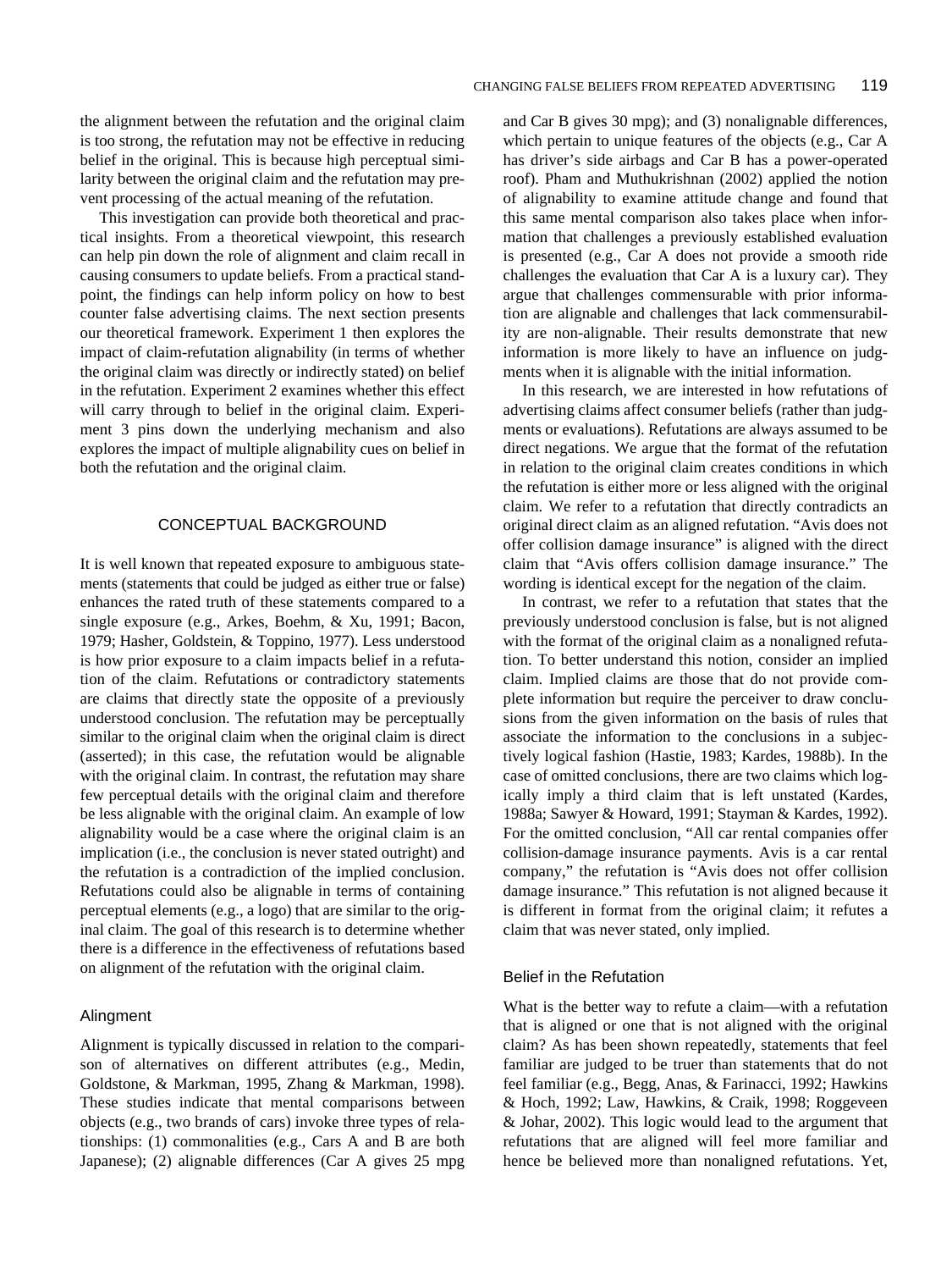alignment may help consumers to retrieve the original claim from memory. Previous research has demonstrated that contradictions are rated as more false than new statements only when the original claim is accessible and retrieved from memory at the time of processing the contradiction. Bacon (1979) found that contradictions were rated more false than new statements only when subjects knew there were changes to previously seen statements. Gilbert, Krull, and Malone (1990) found that contradictions were only rated as more false if consumers engage in an effort-dependent mechanism in which they attach a false "tag" to the representation. And, Begg and Armour (1991) found that contradictions were rated more false than new statements only when the original claim was remembered in detail. Retrieval of the original claim results in defensive processing of the refutation, and hence lowers belief in the refutation. This logic would argue that seeing a refutation will set in motion a recollection process, and a refutation that is aligned with the original claim is more likely to cue the original claim in memory. This would result in aligned refutations being believed less than nonaligned refutations. These competing hypotheses are tested in Experiment 1 using assertions (direct claims) and implications (indirect claims) to manipulate the format of the original claim; the refutation is always direct. Taken together, this creates conditions where the refutation is aligned vs. nonaligned.

# EXPERIMENT 1

In addition to testing belief in refutation, this experiment also tests belief in conclusions in order to ensure equal beliefs between asserted and implied claims.

# Method

Participants were shown ambiguous statements about consumer products during three different sessions. Sessions one and two served as exposure phases allowing us to create different levels of repetition of the claims seen during the test phase, that is session three. During the exposure phases, one third of the subjects saw only filler claims, meaning that when the claims were seen during the test phase they were "new." Another one third of the subjects saw implications where a conclusion about a brand had to be inferred from two other claims, and the other one third saw assertions where the same conclusion about the brand was simply stated. Finally, during the test phase, half the claims seen were assertions and half were refutations. For those that had seen an implication during the exposure phases, the assertion or refutation seen in the test phase was not aligned with the initial exposure. For example, "Avis offers collision damage insurance" is the conclusion of the implication "All car rental companies offer collision damage insurance. Avis is a car rental company." The refutation of an implication was the opposite of the implied meaning (e.g., "Avis does not offer collision damage insurance"). In both cases, the assertion/refutation seen during the test phase is not aligned with the original claim.

For those who had seen an assertion during the exposure phases, the assertion or refutation seen in the test phase was aligned with the initial exposure. For example, everyone in those conditions saw that "Avis offers collision damage insurance" during the exposure phase. They saw that same assertion during the test phase for assertions, and saw "Avis does not offer collision damage insurance" during the test phase for refutations. In both the cases, the assertion/refutation seen during the test phase was aligned with the original claim. In total, there were six different conditions created (see Table 1).

# Subjects and Design

Subjects were 90 undergraduate and graduate students who were paid \$8 each for their participation. The experiment used a  $3 \times 2$  between-subjects design. The factors consisted of item repetition (new: one exposure as an assertion/refutation

| Experiment 1 Stimuli                     |                                                                      |                                                                       |                                                           |
|------------------------------------------|----------------------------------------------------------------------|-----------------------------------------------------------------------|-----------------------------------------------------------|
| Type of Claim Shown<br>During Test Phase | Repetition and Alignment Status of<br>Claims Shown During Test Phase | Specific Claims Seen During Exposure<br>phases (Sessions One and Two) | Specific Claims Seen During<br>Test Phase (Session Three) |
| Conclusion                               | New (not seen in exposure phase)                                     | 20 fillers                                                            | 4 assertions<br>36 fillers                                |
|                                          | Repeated not aligned (seen in                                        | 4 implications                                                        | 4 assertions                                              |
|                                          | exposure phase as indirect claim)                                    | 16 fillers                                                            | 36 fillers                                                |
|                                          | Repeated aligned (seen in exposure                                   | 4 assertions                                                          | 4 assertions                                              |
|                                          | phase as direct claim)                                               | 16 filler                                                             | 36 fillers                                                |
| Refutation                               | New (not seen in exposure phase)                                     | 20 fillers                                                            | 4 refutations                                             |
|                                          |                                                                      |                                                                       | 36 fillers                                                |
|                                          | Repeated not aligned (seen in                                        | 4 implications                                                        | 4 refutations                                             |
|                                          | exposure phase as indirect claim)                                    | 16 fillers                                                            | 36 fillers                                                |
|                                          | Repeated aligned (seen in exposure)                                  | 4 assertions                                                          | 4 refutations                                             |
|                                          | phase as direct claim)                                               | 16 filler                                                             | 36 fillers                                                |

| TABLE 1                     |  |
|-----------------------------|--|
| <b>Experiment 1 Stimuli</b> |  |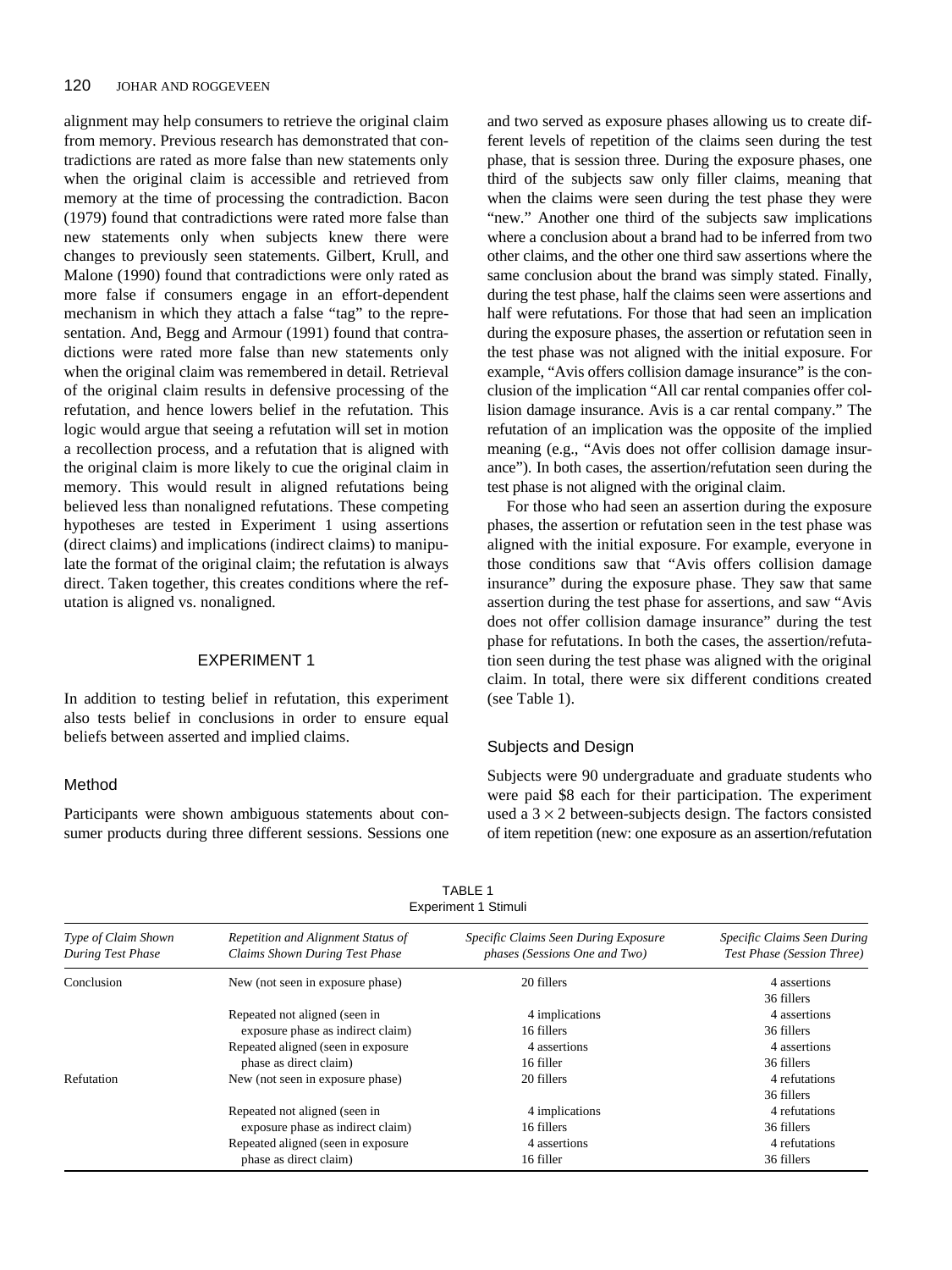vs. indirect: two exposures as an implication followed by one exposure as an assertion/refutation vs. direct: two exposures as an assertion followed by one exposure as an assertion/refutation) and test claim type (assertion vs. refutation).

# Stimuli

Pairs (one assertion and one implication) of product claims were selected to ensure equivalent meaning for implied and asserted claims. The claims were based on stimuli used by Law (1998). Twenty statements were pretested to determine if the externally provided conclusion (the assertion) and the internally generated conclusion (the implied conclusion of an implication) conveyed the same meaning. For example, "Avis offers collision damage insurance" (an assertion) and "All car rental companies offer collision damage insurance. Avis is a car rental company" (an implication) were tested to determine if they conveyed the same meaning. Thirty participants were shown pairs of claims and asked if the meaning of the assertion and the implication were the same or different. If participants answered that they were different, they were then asked to briefly describe the difference.

Pairs of statements that 60% or more of participants interpreted to mean the same were reviewed. On the basis of the descriptions of those who interpreted the meaning to be different, statements were edited to ensure the equality of meaning between the implication and the assertion forms. The end result was four pairs of statements (one implication and one assertion) that participants interpreted to mean the same thing (see Appendix A).

## Procedure

Six sets were created to counterbalance when statements were presented as assertions vs. refutations and whether they were presented as new, assertions/refutations of indirect claims or assertions/refutations of direct claims. The sets created are represented in Table 1.

This arrangement resulted in the subject viewing 20 statements in sessions one and two and 40 statements in session three. Each set was presented to 14–15 subjects. Subjects participated in three sessions separated by unrelated tasks that lasted 5 min each. The experiment, which took place in a classroom, lasted approximately 30 min. In all sessions, subjects were specifically told to think about what the claim meant. This was done to increase involvement and ensure that subjects would internally generate the conclusions for the implications.

At the onset of the first session, subjects were given a packet with a coversheet explaining that the researchers were interested in the clarity and effectiveness of advertising claims appearing in a variety of media in the United States and Canada. They were then told that the researchers would like their opinions on how understandable the claims were. Furthermore, they were informed that they would have 10 sec to read the claim and indicate how easy or difficult the claim was to understand (on a seven-point scale). The experimenter then paced the subjects through the packet indicating when they should turn to the next page. Each page of the packet contained one claim. There were 20 items in total.

After the distracter task, subjects were presented with a second packet consisting of a cover sheet followed by the same 20 items. The items were ordered differently, and subjects were told that again the researchers were interested in the clarity and effectiveness of claims appearing in a variety of media. They were then told that the researchers would like their opinion on the clarity of the meaning of the claims. Again, subjects were told they have 10 sec to read the claim and indicate the clarity of the claim (on a sevenpoint scale). The experimenter again paced them through the packet.

After a second distracter task, subjects were presented with a packet consisting of a coversheet followed by 40 randomly ordered statements. The coversheet explained that the purpose of the study was to gather consumer opinions of specific claims used in advertising. They were informed that they had seen some of the claims in the previous studies and others were new. They were also told that some of the claims were true and others were false. Finally, they were informed that they would have 15 sec to read the claim and indicate their opinion about the truth of the claim on a seven-point scale (from  $1 =$  definitely false to  $7 =$  definitely true), how familiar the claim felt (from  $1 = \text{very unfamiliar}$ to  $7$  = very familiar), and whether the opposite of the claim had been seen in a previous study (from  $1 =$  definitely disagree to  $7 =$  definitely agree). The researcher then paced the subjects through the packet indicating when they should turn to the next page.

## **Results**

Mean familiarity, recall of seeing the opposite, and truth ratings are in Table 2.

## Manipulation Checks

To ensure that participants perceived the repetition of statements, an ANOVA was done on familiarity. Results revealed a significant main effect of item repetition (*F*(2,  $84$ ) = 38.92,  $p < .001$ ) such that for both assertions and refutations, familiarity in the direct claim condition was greater than familiarity in the indirect claim condition  $(p's < .05)$ and both were greater than familiarity with the items seen only once  $(p's < .05)$ .

Importantly, the ANOVA on recall of seeing the opposite claim revealed a significant interaction  $(F(2, 84) =$ 33.80,  $p < .001$ ). As expected, those who were tested with assertions in session three did not recall seeing the opposite. For refutations, recollection of seeing the opposite was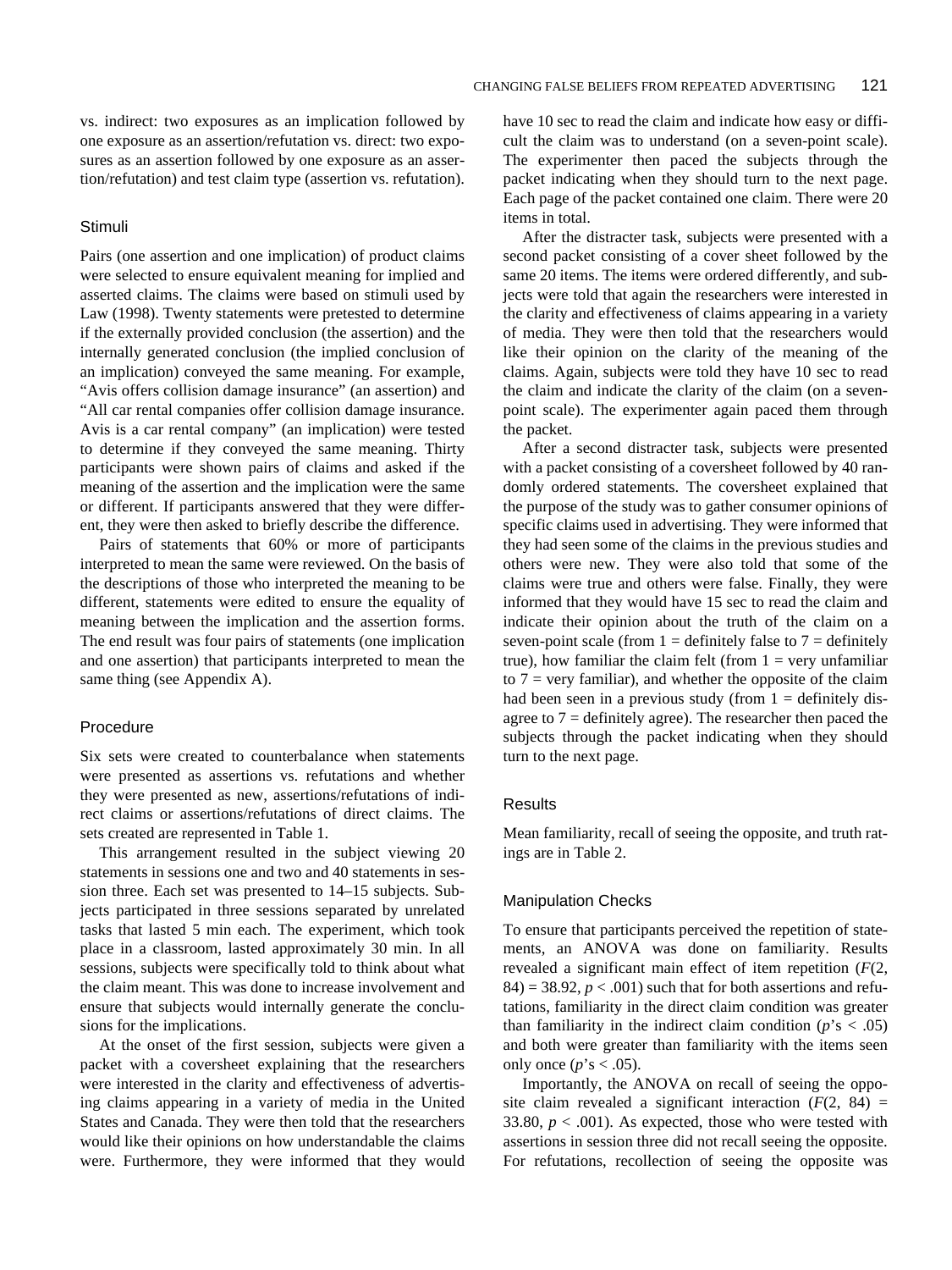| TABLE 2                                                                                |  |
|----------------------------------------------------------------------------------------|--|
| Experiment 1 Results: Means in The Assertion or Refutation Conditions in Session Three |  |

|                         |                     |      | Condition                                                           |                                                                |  |
|-------------------------|---------------------|------|---------------------------------------------------------------------|----------------------------------------------------------------|--|
|                         | <b>Tested Claim</b> | New  | Repeated Nonaligned (Indirect Claim<br>Seen During Exposure Phases) | Repeated Aligned (Direct Claim<br>Seen During Exposure Phases) |  |
| Mean familiarity        | Assertion           | 2.62 | 5.31                                                                | 6.48                                                           |  |
|                         | Refutation          | 2.41 | 3.41                                                                | 4.57                                                           |  |
| Mean recall of opposite | Assertion           | 1.40 | 1.63                                                                | 1.12                                                           |  |
|                         | Refutation          | 1.62 | 4.72                                                                | 5.88                                                           |  |
| Mean truth              | Assertion           | 4.48 | 5.18                                                                | 5.77                                                           |  |
|                         | Refutation          | 3.64 | 3.39                                                                | 2.43                                                           |  |

*Note*: Refutation is always in assertion form (i.e., a contradiction of the assertion claim). All ratings are on seven-point scale with higher numbers indicating higher levels of familiarity, recall, or truth.

greater when the refutation was of a direct claim than when it was of an indirect claim ( $M_{\text{direct}} = 5.88$ ,  $M_{\text{indirect}} = 4.72$ ,  $F(2, 84) = 8.69$ ,  $p < .01$ ). Both were greater than when the claim was new  $(M_{\text{direct}} = 5.88, M_{\text{new}} = 1.62, F(2, 84) =$ 116.27,  $p < .001$ ;  $M_{\text{indirect}} = 4.72$ ,  $M_{\text{new}} = 1.62$ ,  $F(2, 84) =$ 61.4,  $p < .001$ ). These results support the idea that a refutation of a direct claim is a stronger cue to the original claim in memory than a refutation of an indirect claim.

## Belief

The ANOVA using item repetition (new vs. indirect vs. direct) and claim type (assertion vs. refutation) as the independent variables revealed a significant main effect of claim type ( $M_{\text{assertion}} = 5.14$ ,  $M_{\text{refutation}} = 3.16$ ,  $F(1, 84) = 100.13$ , *p* < .001). Assertions are given higher truth ratings than refutations. This result is similar to Hawkins and Hoch's (1992) finding that there is a greater truth effect for positively worded statements compared to negatively worded ones.

Importantly, the interaction was also significant  $(F(2, 84))$  = 13.32,  $p < .001$ ). Follow-up contrasts reveal that for assertions, there was a significant difference between new claims and claims that were originally indirect ( $M_{\text{new}} = 4.48$ ,  $M_{\text{indirect}} =$ 5.18,  $F(1, 84) = 4.13$ ,  $p < .05$ ), and between new claims and claims that were originally direct ( $M_{\text{new}} = 4.48$ ,  $M_{\text{direct}} =$ 5.77,  $F(1, 84) = 13.90, p < .001$ ). This replicates the basic truth effect finding of increases in belief with repetition. There was no significant difference in the increase in truthvalue due to repetition for claims which were originally direct or indirect.

For refutations, there was a significant difference between refutations of claims which were originally direct vs. indirect ( $M_{\text{indirect}} = 3.39$ ,  $M_{\text{direct}} = 2.43$ ,  $F(1, 84) = 7.79$ ,  $p < .01$ ), and between claims which were originally direct and new claims ( $M_{\text{new}} = 3.64$ ,  $M_{\text{direct}} = 2.43$ ,  $F(1, 84) =$ 12.26,  $p < .001$ ). Refutations of claims which were originally direct were believed less than refutations of claims which were originally indirect and also less than new claims. There was no significant difference between refutations of claims which were originally indirect and new claims ( $M_{\text{new}} = 3.64$ ,  $M_{\text{indirect}} = 3.39$ ,  $p > .4$ ), indicating that participants believed a refutation of an indirect claim as much as if they had never seen the original claim.

## Mediation Analysis

Mediation analyses were conducted to examine the mechanisms underlying these effects. Consistent with prior literature, the analysis confirms that familiarity completely mediates the effect of repetition on belief for both claims which were originally indirect and direct. See Figure 1 for details.

Consistent with the ANOVA results, the regression results show that belief in refutations of claims that were originally indirect are not impacted by exposure to the original claim (β = −.087, *p* > .3). However, belief in refutations of claims that were originally direct are impacted by exposure to the original claim ( $\beta = -.369$ ,  $p < .001$ ). Further, a higher level of recall of having seen the opposite claim predicts a weaker belief in the refutation (β =  $-.428, p < .001$ ). Finally, when both exposure to the original claim and recollection of seeing the opposite are included in the model, only recollection is a significant predictor of belief



FIGURE 1 Experiment 1 assertion mediation results.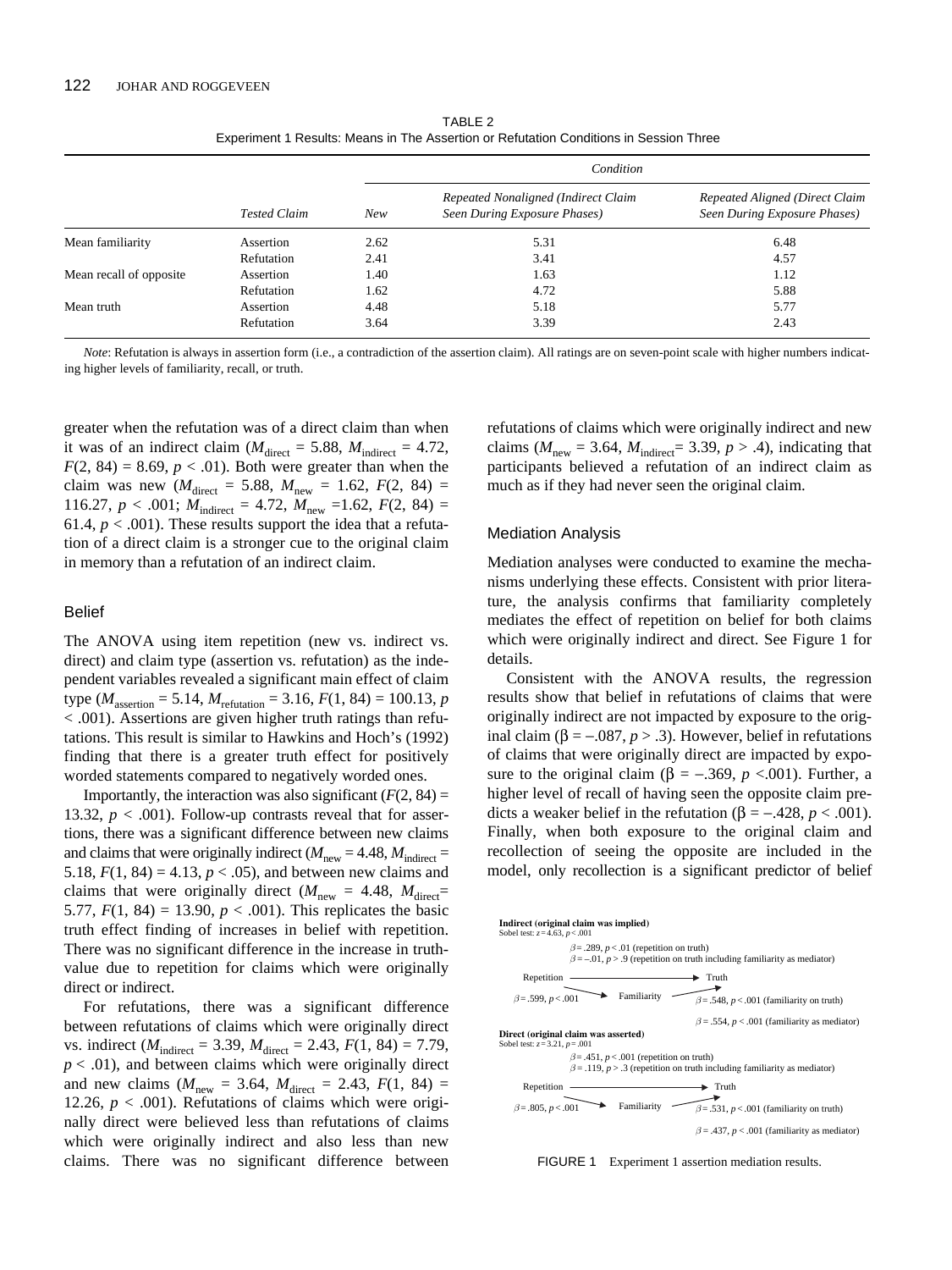FIGURE 2 Experiment 1 refutation mediation results.

 $(\beta = -.356, p = .01)$ . A Sobel test also confirms this mediation  $(z = -2.49, p = .01)$ . Thus, in the case of refutations of direct claims, recollection of having seen the opposite mediates the impact of prior exposure to the original claim on belief in the refutation. See Figure 2 for details.

#### **Discussion**

These findings support the hypothesis that refutations aligned with the original claim (e.g., original claim was a direct assertion) are believed less than refutations that are not aligned with the original claim (e.g., original claim was indirect, i.e., an implication). Mediation results are consistent with the posited underlying process. Refutations that are aligned with the original claim cue stronger recall of the original claim and this recall decreases belief in the refutation itself. When the refutation is not aligned with the original claim it does not cue the original claim and the refutation is believed as much as if the original claim had never been seen.

This experiment also ruled out the alternative explanation that repeated exposure impacts belief differently for direct and indirect claims. Belief in the assertion was equally high regardless of whether the assertion was direct (aligned with the original claim) or indirect (not aligned with original claim). What this experiment does not answer, however, is how these refutations impact belief in the original claim. Experiment 2 is designed to explore this issue.

#### EXPERIMENT 2

Experiment 1 demonstrated that belief in refutations of direct claims (refutations aligned with the original claim) is lower than belief in refutations of indirect claims (refutations not aligned with the original claim). But will this effect carry through to belief in the original claim after exposure to a refutation?

Pham and Muthukrishnan (2002) found that when there is a lack of commensurability between two sets of information, the evaluative implication of the challenging information is obscured. But when there is commensurability between the two sets of information, the challenging information causes greater judgment revision of the original information. This would imply that when a refutation is not

aligned with a claim, the refutation is unlikely to impact belief in the original claim. On the other hand, aligned refutations are more likely to reduce belief in the original claim. This reasoning leads to the hypothesis that belief in the original claim will be lower after exposure to refutations of direct claims (i.e., refutation is aligned) vs. indirect claims (i.e., refutation is not aligned). We base this hypothesis on the idea that an alignable refutation will cue the original claim in memory (as found in Experiment 1) and enable updating. This finding suggests that belief in the refutation does not mediate the belief in the original claim; rather, updating occurs when the original and refutation claims are alignable despite lower belief in the refutation.

#### Method

Subjects were 89 undergraduate and graduate students who were paid \$8 for their participation. The experiment used a  $3 \times 2$  between-subjects design which manipulated claim repetition (new: one exposure as an assertion in session four vs. indirect: two exposures as an implication in sessions one and two, one exposure as an assertion in session four vs. direct: three exposures as an assertion in sessions one, two, and four) and refutation (seen vs. not seen in session three). The basic experimental procedure was nearly identical to Experiment 1. The key difference was that there were four sessions. In session three half the subjects saw refutations and half did not. During session four, the test phase, all statements were in assertion form and only belief was measured. Six sets were created to counterbalance the conditions. The sets created are represented in Table 3.

#### **Results**

Mean truth ratings are given in Table 4.

Analyses involved a series of planned comparisons. Refutations of indirect claims did not impact belief in the original claim. Participants believed the original claim as the same regardless of whether a refutation had been seen or not ( $M_{\text{no refutation}} = 5.40$ ,  $M_{\text{refutation}} = 5.23$ ,  $F < 1$ ). In contrast, refutations of direct claims did impact belief in the claim. Participants believed the original claim less when a refutation was seen ( $M_{\text{no refutation}} = 5.53$ ,  $M_{\text{refutation}} = 4.95$ ,  $F(1, 83) =$ 2.80,  $p < .05$  one-tailed). Thus, refutations of direct claims cause a greater change in belief in the original claim than refutations of indirect claims (even though Experiment 1 found that refutations of direct claims are less likely to be believed). Participants who saw a refutation of a direct claim believed the original claim to the same extent as those who first saw the original claim in the test phase ( $M_{\text{new}}$  = 4.75,  $M_{\text{direct}} = 4.95, F < 1$ ). The refutation was therefore successful in bringing beliefs down to the same level as beliefs without repeated exposure to the original claim. Participants who saw a refutation of an indirect claim believed the conclusion of the implication more than those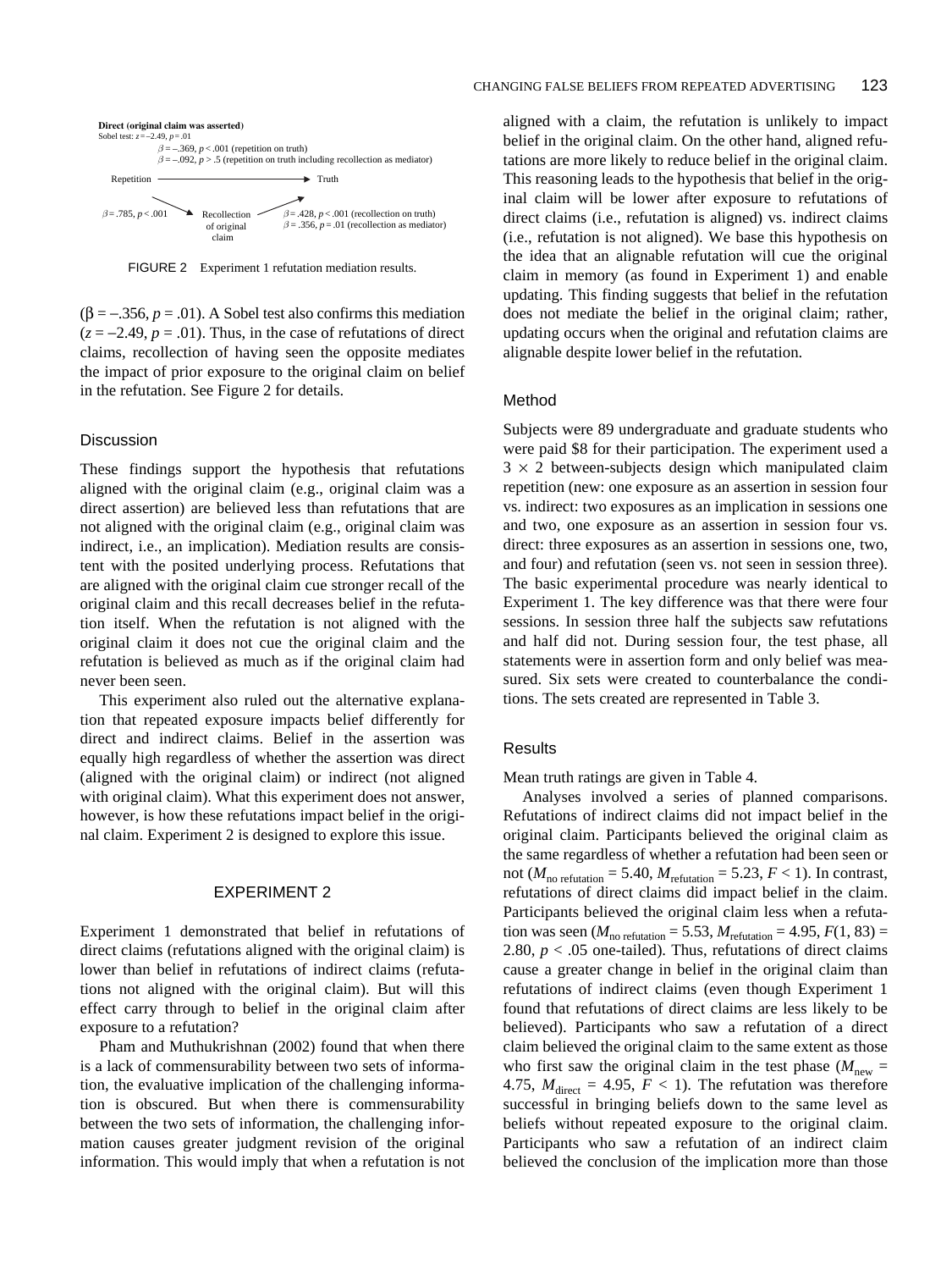| Refutation Seen or Not<br><b>Seen During Session</b><br>Three Exposure | Repetition and Alignment<br><b>Status of Claims Shown</b><br>During Test Phase | Claims Seen During<br><b>Exposure Phase</b><br>(Sessions One and Two) | Claims Seen During<br><b>Exposure Phase (Session</b><br>Three) | Claims Seen During<br><b>Test Phase (Session</b><br>Four) |
|------------------------------------------------------------------------|--------------------------------------------------------------------------------|-----------------------------------------------------------------------|----------------------------------------------------------------|-----------------------------------------------------------|
| Refutation                                                             | New (not seen in<br>exposure phases)                                           | 20 fillers                                                            | 4 refutations<br>16 fillers                                    | 4 assertions<br>36 fillers                                |
|                                                                        | Repeated not aligned<br>(seen as indirect claim<br>during exposure<br>phases)  | 4 implications<br>16 fillers                                          | 4 refutations<br>16 fillers                                    | 4 assertions<br>36 fillers                                |
|                                                                        | Repeated aligned (seen<br>as direct claim during<br>exposure phases)           | 4 assertions<br>16 fillers                                            | 4 refutations<br>16 fillers                                    | 4 assertions<br>36 fillers                                |
| No refutation                                                          | New (not seen in<br>exposure phases)                                           | 20 fillers                                                            | 20 fillers                                                     | 4 assertions<br>36 fillers                                |
|                                                                        | Repeated not aligned<br>(seen as indirect claim<br>during exposure<br>phases)  | 4 implications<br>16 fillers                                          | 20 fillers                                                     | 4 assertions<br>36 fillers                                |
|                                                                        | Repeated aligned (seen<br>as direct claim during<br>exposure phases)           | 4 assertions<br>16 filler                                             | 20 fillers                                                     | 4 assertions<br>36 fillers                                |

TABLE 3 Experiment 2 Stimuli

| TABLE 4                                                                     |
|-----------------------------------------------------------------------------|
| Experiment 2 Results: Mean Truth Ratings in the Original Claim by Condition |

|            |                                         | <b>New</b> | Repeated Nonaligned (Indirect Claim<br>Seen During Exposure Phases 1–2) | Repeated Aligned (Direct Claim seen<br>During Exposure Phases $1-2$ ) |
|------------|-----------------------------------------|------------|-------------------------------------------------------------------------|-----------------------------------------------------------------------|
| Mean truth | Refutation in session three             | 4.75       | 5.23                                                                    | 4.95                                                                  |
|            | No refutation (filler in session three) | 4.62       | 5.40                                                                    | 5.53                                                                  |

*Note*: All ratings are on seven-point scale where higher numbers indicate greater levels of belief in the original claim.

who had never seen the implied claim (but had seen the refutation) ( $M_{\text{new}} = 4.75$ ,  $M_{\text{indirect}} = 5.23$ ), although this contrast did not reach conventional levels of significance. Thus, refutations of direct claims disrupt the enhancement in belief due to repetition, whereas refutations of indirect claims do not.

## EXPERIMENT 3

The previous two experiments focused on alignment in terms of the claim type (direct vs. indirect) and suggested that aligned refutations cue recall of the original claim and, hence, enable updating. If the posited recall process is correct then any cue in the refutation that facilitates recall of the original claim should have the same effect. This experiment examines one such cue, the use of a logo in the original vs. refutation claim, to provide further evidence of the posited recall process. For example, a claim may contain a logo, and the refutation may also contain the same logo (claim-refutation aligned) or the refutation may not include the logo (not aligned). The purpose of Experiment 3 is to

pin down the mediating effect of original claim recall by showing that an alternate claim-refutation alignability cue (logo) can reduce belief in the original claim to the same extent as the claim format was shown to do in Experiment 2. Additionally, this experiment explores how multiple alignability cues impact consumers' belief in the original claim. When a refutation is strongly aligned with the original claim (e.g., aligned both in terms of claim type and logo vs. aligned along one cue), we expect that the refutation may be less effective in reducing belief in the original claim. This is because a strongly aligned refutation may cause participants to judge the claim on its perceptual familiarity rather than processing the meaning of the refutation. In fact, consumers may not even recognize that the strongly aligned refutation is the opposite of the original claim. Thus, belief in the original claim is unlikely to be reduced by the strongly aligned refutation.

We focus on the claim format (as in Experiments 1 and 2) and on whether a logo was included on both the claim and the refutation, or only on the claim and not the refutation. The explicit manipulation of these two factors creates strongly aligned and less strongly aligned conditions. When both the refutation format and the logo align with the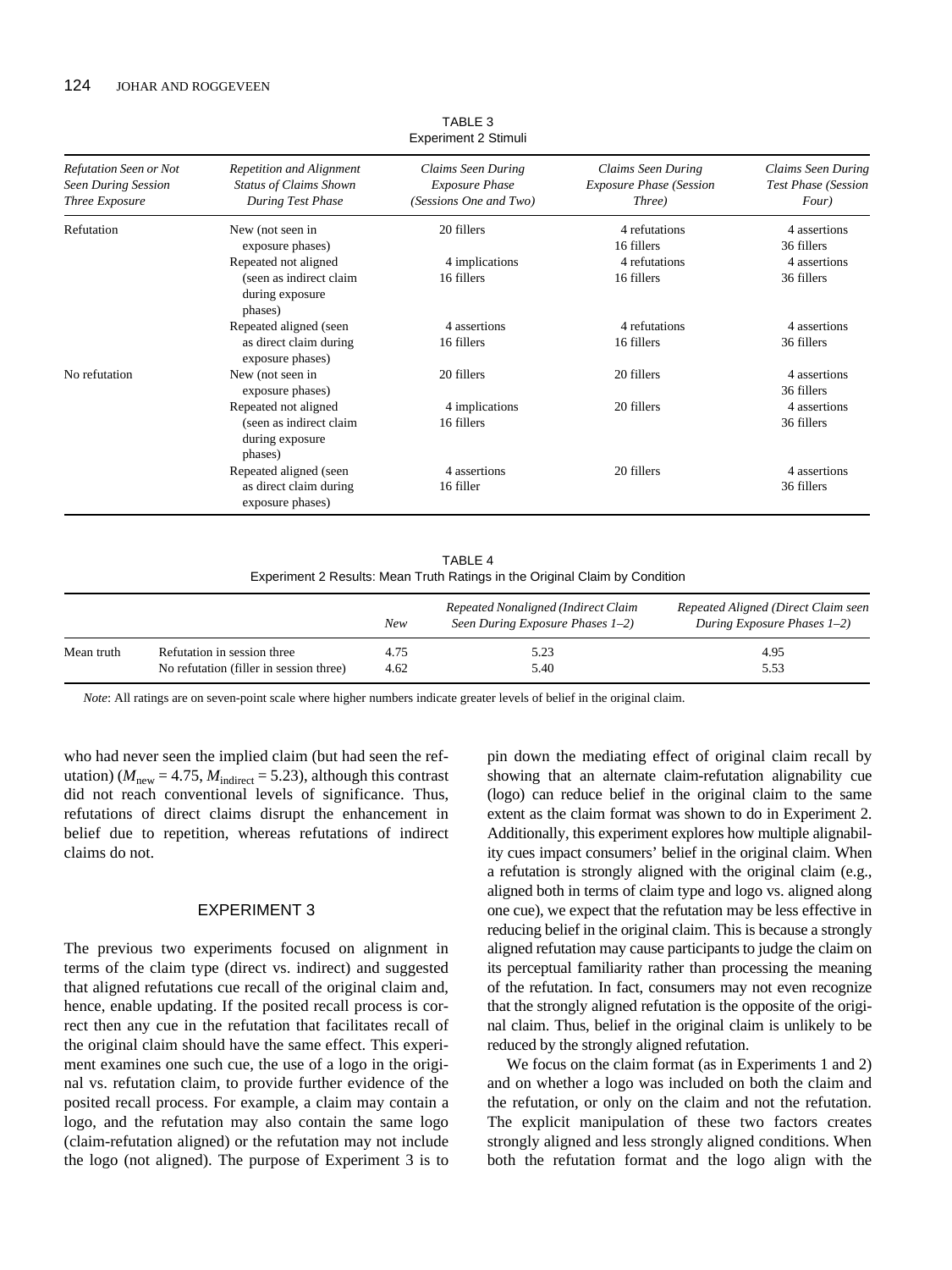original claim, the refutation is strongly aligned (direct original claim with logo-refutation with logo). When either the refutation format or the logo (but not both) are aligned with the original claim, the refutation is less strongly aligned (direct original claim with logo -refutation with no logo or indirect original claim with logo -refutation with logo).

## Method

Subjects were 39 undergraduate and graduate students who were paid \$12 for their participation. The experiment manipulated the alignment of the refutation in two ways. One manipulation of alignment was similar to Experiments l and 2, where alignment was manipulated by claim format (indirect: two exposures as an implication in sessions one and two, one exposure as a refutation in session three, and one exposure as an assertion in session four vs. direct: three exposures as assertion in sessions one, two, and four, and one exposure as a refutation in session three). The second manipulation of alignment involved whether a logo was shown with the claims and the refutation (aligned) or only with the claim (not aligned). Three conditions were then created, two that were less strongly aligned (indirect original claim with logo—refutation with logo; direct claim with logo—refutation with no logo), and one that was strongly aligned (direct claim with logo—refutation with logo). The logo used was a pack-shot of the brand or simply the brand name shown in color in addition to the claim itself.

The basic experimental procedure was similar to Experiment 2. The key differences were that in session three, all subjects saw refutations and belief in the refutation was measured. In sessions one, two, and four, all original claims were shown with brand logos. In session three, some of the refutations had the brand logo and some did not. When no logo was shown with the refutation, this created the logo nonalignment condition. When a logo was shown with the refutation, this created the logo alignment condition. Similar to Experiment 2, the refutation always directly contradicted the assertion, thus creating a claim alignment condition when the claim was originally asserted and a claim non-alignment condition when the claim was originally implied. During session four, all statements were in assertion form and belief in the original claim, as well as confidence in this belief, was measured. Each session contained 18 claims, 4 test claims, and 14 filler claims. Three sets were created to counterbalance the conditions. The conditions created are represented in Table 5.

#### **Results**

Mean ratings are given in Table 6.

Findings indicate that including the logo on the refutation of an indirect claim (an alternative method of aligning the refutation with the original claim) was as effective as

TABLE 5 Experiment 3 Stimuli

| Alignment                                                                                 | <b>Sessions One</b><br>and Two<br>( <i>Exposure</i><br>Phase)           | <b>Session</b><br><b>Three</b><br>(Refutation<br>Belief) | <b>Session Four</b><br>(Original<br>Claim Belief) |
|-------------------------------------------------------------------------------------------|-------------------------------------------------------------------------|----------------------------------------------------------|---------------------------------------------------|
| Less strongly aligned<br>(indirect original)<br>claim with logo-<br>refutation with logo) | 4 implications<br>with logo<br>14 fillers                               | 4 refutations<br>with logo<br>14 fillers                 | 4 assertions<br>with logo<br>14 fillers           |
| Less strongly aligned<br>(direct original claim<br>with logo—refutation<br>with no logo)  | 4 assertions<br>(matched to<br>implications)<br>with logo<br>14 fillers | 4 refutations<br>(no logo)<br>14 fillers                 | 4 assertions<br>with logo<br>14 fillers           |
| Strongly aligned (direct<br>original claim with<br>logo—refutation with<br>logo)          | 4 assertions<br>(matched to<br>implications)<br>with logo<br>14 filler  | 4 refutations<br>with logo<br>14 fillers                 | 4 assertions<br>with logo<br>14 fillers           |

*Note*: Participants were randomly assigned to one of the three rows.

TABLE 6 Experiment 3 Results: Mean Truth Ratings in Original Claim by Condition

| Claim Alignment                                                                    | <b>Belief</b> in<br>Original<br>(Session Four) | <b>Belief</b> in<br>Refutation<br>(Session Three) | Recall in Seeing<br><i>Opposite</i><br>(Session Four) |
|------------------------------------------------------------------------------------|------------------------------------------------|---------------------------------------------------|-------------------------------------------------------|
| Less strongly<br>aligned (indirect<br>original claim-<br>refutation with<br>logo)  | 4.87                                           | 3.23                                              | 4.98                                                  |
| Less strongly<br>aligned (direct<br>original claim-<br>refutation with<br>no logo) | 4.85                                           | 3.00                                              | 4.89                                                  |
| Strongly aligned<br>(direct original)<br>claim—<br>refutation with<br>logo)        | 5.72                                           | 3.77                                              | 4.00                                                  |

*Note*: All ratings are on seven-point scale where higher numbers indicate greater levels of belief or stronger recall.

refuting a direct claim (as shown in Experiment 2). Belief in the original claim was equivalent across the two conditions  $(M<sub>less</sub> strongly aligned (indirect, logo) = 4.87, M<sub>less</sub> strongly aligned (direct, no logo)$  $= 4.85, F < 1$ ). As expected, when the refutation was strongly aligned (logo on the refutation of a direct claim), belief in the original claim was not reduced to the same extent as when the refutation was less strongly aligned  $(M_{\text{strongly aligned (direct, logo)}} = 5.72, M_{\text{less strongly aligned (indirect, logo)}} =$ 4.87,  $F(1, 36) = 3.61$ ,  $p < .05$ , one-tailed;  $M_{\text{strongly aligned}}$  (direct, logo)  $= 5.72$ ,  $M_{\text{less strongly aligned (direct, no logo)}} = 4.85$ ,  $F(1, 36) = 3.77$ ,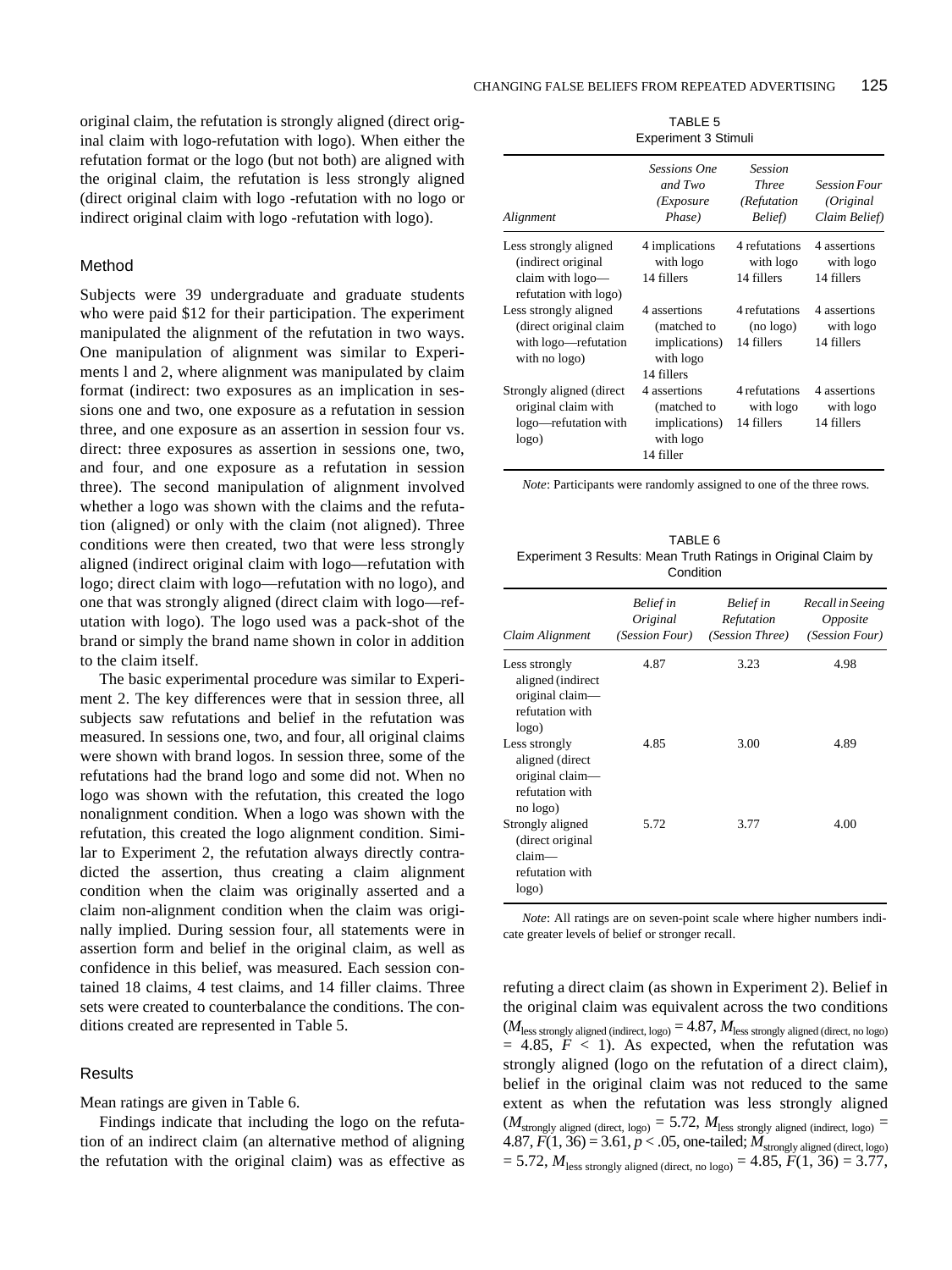$p < .05$ , one-tailed). Even though they failed to update their prior beliefs, participants in the strongly aligned refutation condition were no less confident than those in the other condition  $(M_{\text{strongly aligned (direct, logo)}} = 5.24, M_{\text{less strongly aligned (indirect, logo)}} =$ 4.25,  $M_{\text{less strongly aligned (direct, no logo)}} = 4.69, p's \text{ n.s.}.$ 

Participants were asked at time 4 (after viewing the original claim) whether they had seen the opposite of the statement (i.e., whether they had seen the refutation). In support of our hypothesis that participants did not process the meaning of the refutation, subjects who saw a strongly aligned refutation were less likely to recall having seen the opposite compared with those who saw a less strongly aligned refutation  $(M_{\text{strongly aligned (direct, logo})} = 4.00,$  $M_{\rm less \ strongly \ aligned \ (indirect, \ logo)}$  =  $4.98, M_{\rm \ less \ strongly \ aligned \ (direct, no)}$  $L_{\text{loop}}$  = 4.89), although these contrasts did not reach conventional levels of significance.

Results on belief in the refutation provide further support for our hypothesis that participants did not process the meaning of the refutation. Belief in the refutation (at time 3) was highest for strongly aligned claims compared to the other two conditions ( $M_{\text{strongly aligned (direct, logo)}} = 3.77$ ,  $M_{\rm less \ strongly \ aligned \ (indirect, \ logo)}$  =  $3.23,$   $M_{\rm less \ strongly \ aligned \ (direct, \ no \ logo)}$  $= 3.00, F(1, 36)=4.11, p < .05$ . Previous research has shown that refutations are rated as more false provided they are recognized as being refutations (Bacon, 1979; Begg & Armour, 1991; Gilbert et al., 1990). These results support our contention that consumers did not recognize the strongly aligned refutation as being the opposite of the original claim. These results are also consistent with the pattern of results found across Experiments l and 2 where belief in the refutation was lower in the less strongly aligned refutation conditions (e.g., direct, no logo), even though updating of beliefs was the highest in these conditions. Taken together, these results support our hypotheses that refutations that are aligned with the original claim cue recall of the original claim. On the one hand, this results in resistance to belief in the refutation but on the other hand, this results in updating of beliefs in the original claim.

## GENERAL DISCUSSION

It is difficult to refute claims that have been shown repeatedly and are believed to be true by customers (Bacon, 1979; Johar, 1996). This research explored how the alignability of the refutation and the claim impacts belief in both the refutation and the original claim. Direct refutations of direct claims (aligned) are believed less than refutations of indirect claims (not-aligned). This is because a refutation of a direct claim increases recall of the original claim on exposure to the refutation. However, this enhanced recall also results in updating of the original claim. Taken together, these results suggest that the updating is automatic. Despite lower belief in the refutation, belief in the original claim is adjusted to reflect the refutation. However, if the alignment is on multiple dimensions, the consumers may not recognize the refutation as being a refutation. Thus, because they do not process the meaning of the refutation, their belief in the original is less likely to be reduced by the refutation.

Theoretically, this research extends prior work on alignment and judgment revision (Pham & Muthukrishnan, 2002) by showing the process by which alignability impacts belief. It also explores the impact of multiple alignablility cues. Experiment 1 showed that refutations of direct claims cue the original claim in memory-participants were more likely to recollect having seen the opposite claim on exposure to the refutation if the refutation and the original claim were both assertions. Recall of the original claim reduces belief in the refutation. At the same time, recall of the original claim also enables adjustment to the original claim. Importantly, Experiment 3 demonstrated that the alignment between the refutation and the original claim should not be too high. In this case perceptual familiarity precludes processing of the claim and updating is resisted.

These findings have theoretical implications for the debate on the mechanisms underlying the truth effect. While some research points to an encoding explanation, other research suggests that the effect occurs at the time of retrieval (Skurnik, Yoon, Park, & Schwarz, 2005). Our findings suggest that both forces may be at work. Claim familiarity can increase perceptions of truth through an encoding process of fluency but can also increase perceptions of truth through the process of bringing the previously processed claim to mind and facilitating updating.

The results suggest that belief updating may be an automatic process where consumers do not verify the credibility of the refutation before making an adjustment to their beliefs. Future research is needed to test the notion of automatic adjustment by including measures of consumers' awareness of altering beliefs and their intentions to do so. Future research should also examine other elements of the refutation that are likely to cue the original claim. Such elements could include the spokesperson, the type of appeal, or whether the refutation itself is asserted or implied. Indirect refutations that imply that the original claim is invalid may be effective under conditions where consumers expend effort on processing the refutation (e.g., high need for cognition consumers) or over time. Research could use a temporal inertia perspective to examine the delayed effects of direct vs. indirect refutations (Kardes et al., 2001).

Substantively, this research provides a guide to public policy makers and companies as to how best design effective refutations. In the case of Splenda, it appears that the Sugar Association has designed an effective refutation by directly contradicting Splenda's claim. Future research should also extend this research by examining the impact of repeated exposure to refutations on belief in the original claim as well as motivational factors that may prevent belief updating.